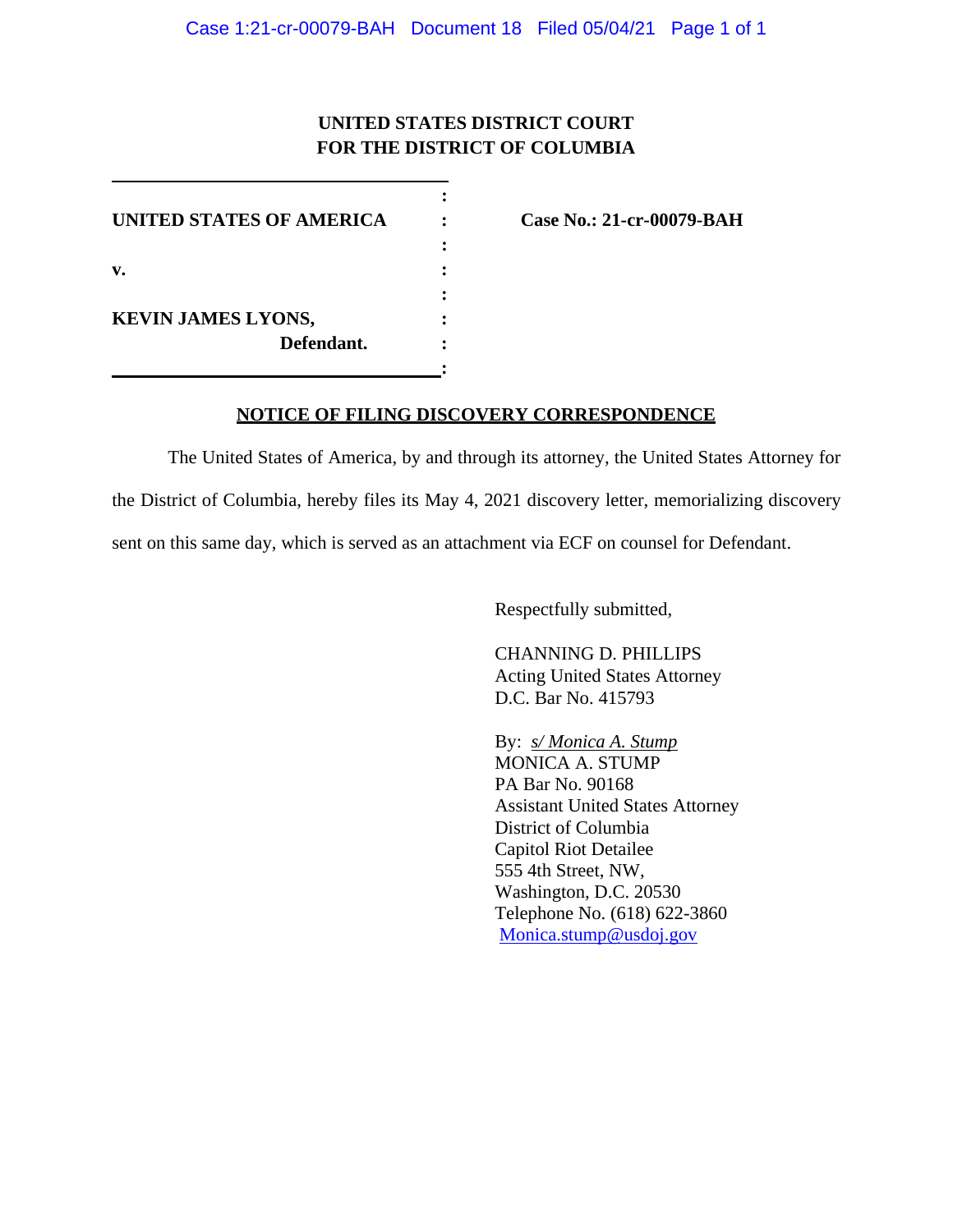

U.S. Department of Justice

CHANNING D. PHILLIPS Acting United States Attorney

*District of Columbia*

*Judiciary Center 555 Fourth St., N.W. Washington, D.C. 20530*

May 4, 2021

## **VIA EMAIL**

Lawrence Wolf Levin Law Office of Lawrence Wolf Levin

> Re: *United States v. Lyons* Case No. 21-cr-79-BAH

Dear Mr. Levin:

This is to memorialize the following preliminary discovery sent you via email **on May 4, 2021** via USAFX which contained the following materials:

| Serial 1              | Case Initiation                                                    |
|-----------------------|--------------------------------------------------------------------|
| Serial 2              | Report of interview of K. Lyons                                    |
| Serial 2 1A 01-05     | Photographs Speaker of the House, group screen shot, interview     |
|                       | notes, K. Lyons 1 image, and K. Lyons 2 image                      |
| Serial 3              | K. Lyons Youtube video links                                       |
| Serial 3 1A 02-1 and  | Youtube videos                                                     |
| $03-1$                |                                                                    |
| Serial 4 and 1A 01    | Report documenting thumb drive discovery and five photographs of   |
| through 05            | thumb drive                                                        |
| Serial 5 and 1A 02 01 | Arrest warrant, complaint, statement of facts, arrest warrant, and |
| through $02$ 04       | complaint redacted                                                 |
| Serial 6 and 1A 03 01 | Arrest Log (1/13/2021), Lyons DNA, Lyons BOP, Lyons USMS,          |
| through $03$ 04       | and Lyons processing forms                                         |
| Serial 7              | Removal of warrant                                                 |
| Serial 8, 1A 013 01   | Arrest of Lyons, statement of facts, complaint, arrest warrant,    |
| through 04, and       | complaint redacted and BOP memo                                    |
| 1A 014 01             |                                                                    |
| Serial 9              | Warrants for person, cars, and house                               |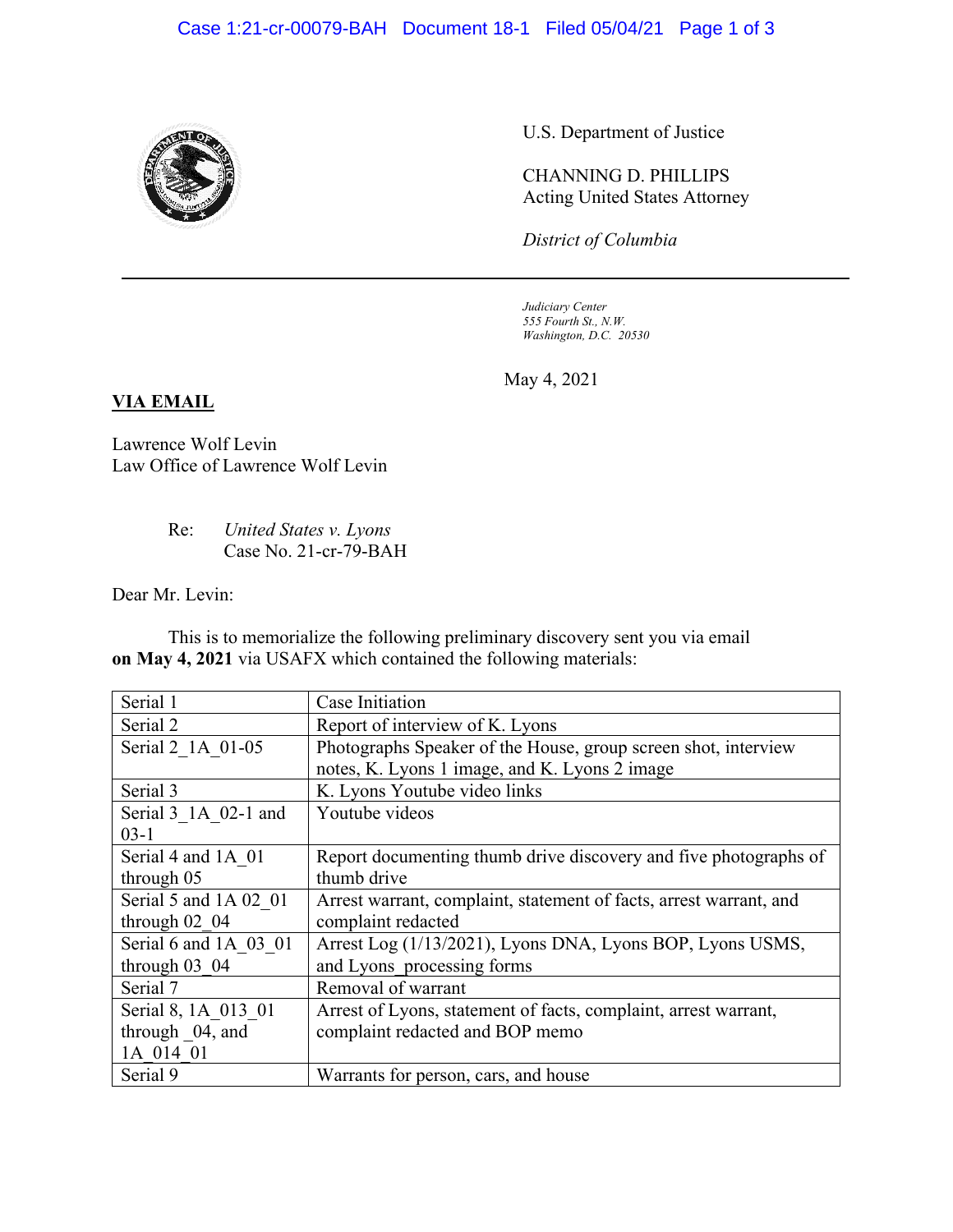| Serial 11, 1A_07_01, | Search warrant report, casebook, FD-597, sketch, Ford photo log, |
|----------------------|------------------------------------------------------------------|
| 08 01, 09 01,        | photo log, and Chevy photo log                                   |
| 1A 012 01 through    |                                                                  |
| 012 03               |                                                                  |
| Serial 12 and 13     | Lists of seized items                                            |
| Serial 14            | File System Extraction                                           |
| Serial 15            | Hard Drive of Cell Phones                                        |
| Serial 16 and        | Cell Phone extraction analysis (Samsung) and seized information  |
| 1A 06 01             |                                                                  |
| Serial 17 1A 08 03   | Social media video                                               |
| Serial 19 and        | Criminal history records;                                        |
| 1A 10 01             |                                                                  |
| Serial 21 and        | Records check on defendant, including addresses associated       |
| 21 Import            |                                                                  |
| (SENSITIVE):         |                                                                  |
| Serial 22 1A 0615 01 | Images and screenshots related to K. Lyons on social media       |
| through 07, 0615 09, |                                                                  |
| 0615 010, and        |                                                                  |
| 0615 012             |                                                                  |
| (SENSITIVE) through  |                                                                  |
| 0615 018             |                                                                  |
| Serial 23            | Notes entered                                                    |
| Serial 24            | Serials 1-22                                                     |
| Serial 25            | Derivative Evidence                                              |
| Serial 27 and        | Form letter for entering warrant, arrest warrant. Complaint,     |
| $1A_04_01$ through   | complaint redacted and statement of facts                        |
| 04 04                | Video Clips 20210106 141309.mp4 and 20210106 140937.mp4          |
|                      | from Lyons' phone                                                |

Due to the extraordinary nature of the January 6, 2021 Capitol Attack, the government anticipates that a large volume of materials may contain information relevant to this prosecution. These materials may include, but are not limited to, surveillance video, statements of similarly situated defendants, forensic searches of electronic devices and social media accounts of similarly situated defendants, and citizen tips. The government is working to develop a system that will facilitate access to these materials. In the meantime, please let me know if there are any categories of information that you believe are particularly relevant to your client.

The discovery is unencrypted. Please contact me if you have any issues accessing the information, and to confer regarding pretrial discovery as provided in Fed. R. Crim. P. 16.1.

This material is subject to the terms of the Protective Order issued in this case.

I recognize the government's discovery obligations under *Brady v. Maryland*, 373 U.S. 83 (1963), its progeny, and Rule 16. I will provide timely disclosure if any such material comes to